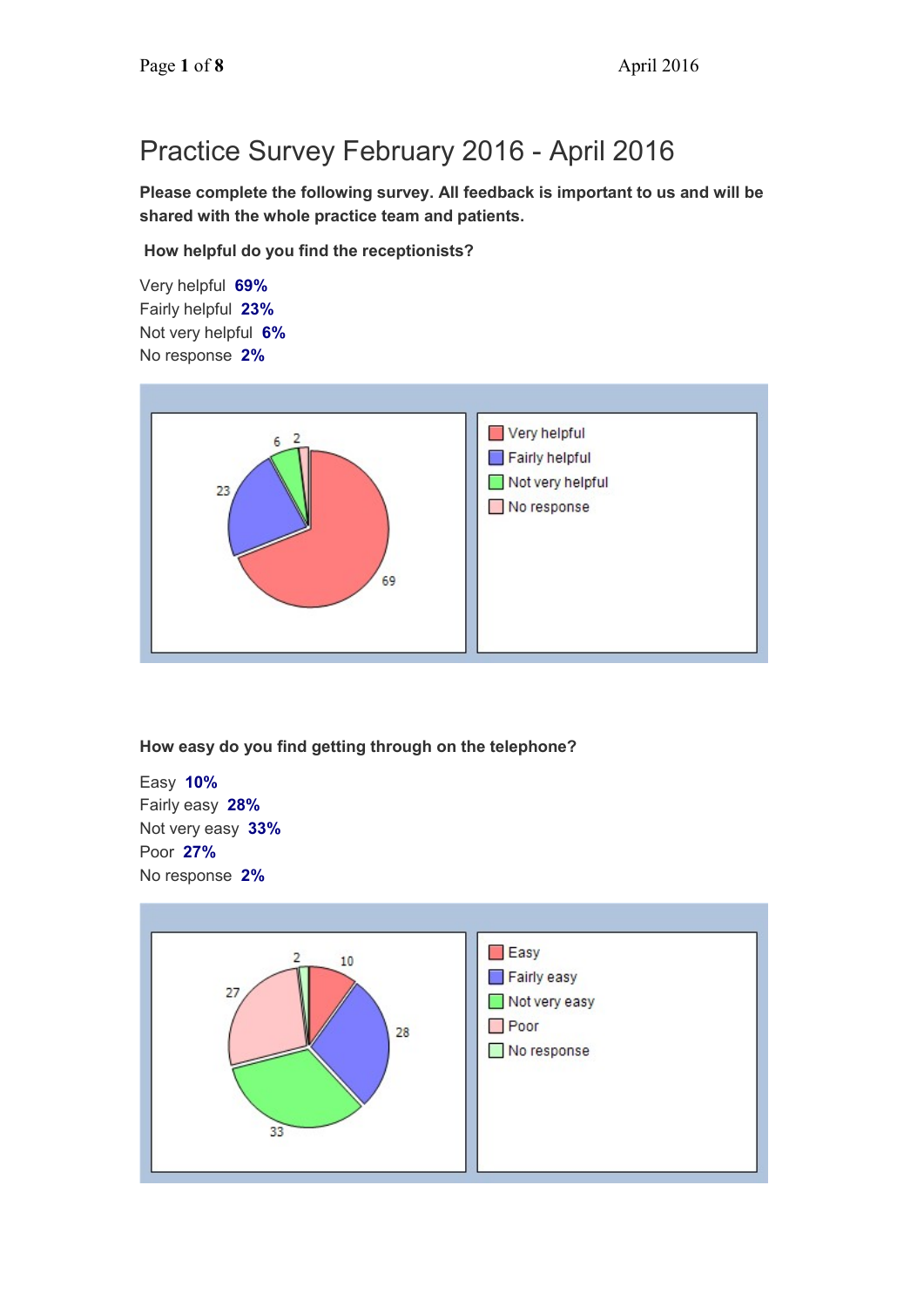#### How easy is it to request/book a telephone call back from a GP/Nurse

Easy 23% Fairly easy 43% Not very easy 16% Poor 11% No response 7%



#### How easy is it to book a same day appointment ?

Easy 12% Fairly easy 30% Not very easy 25% Poor 26% No response 7%

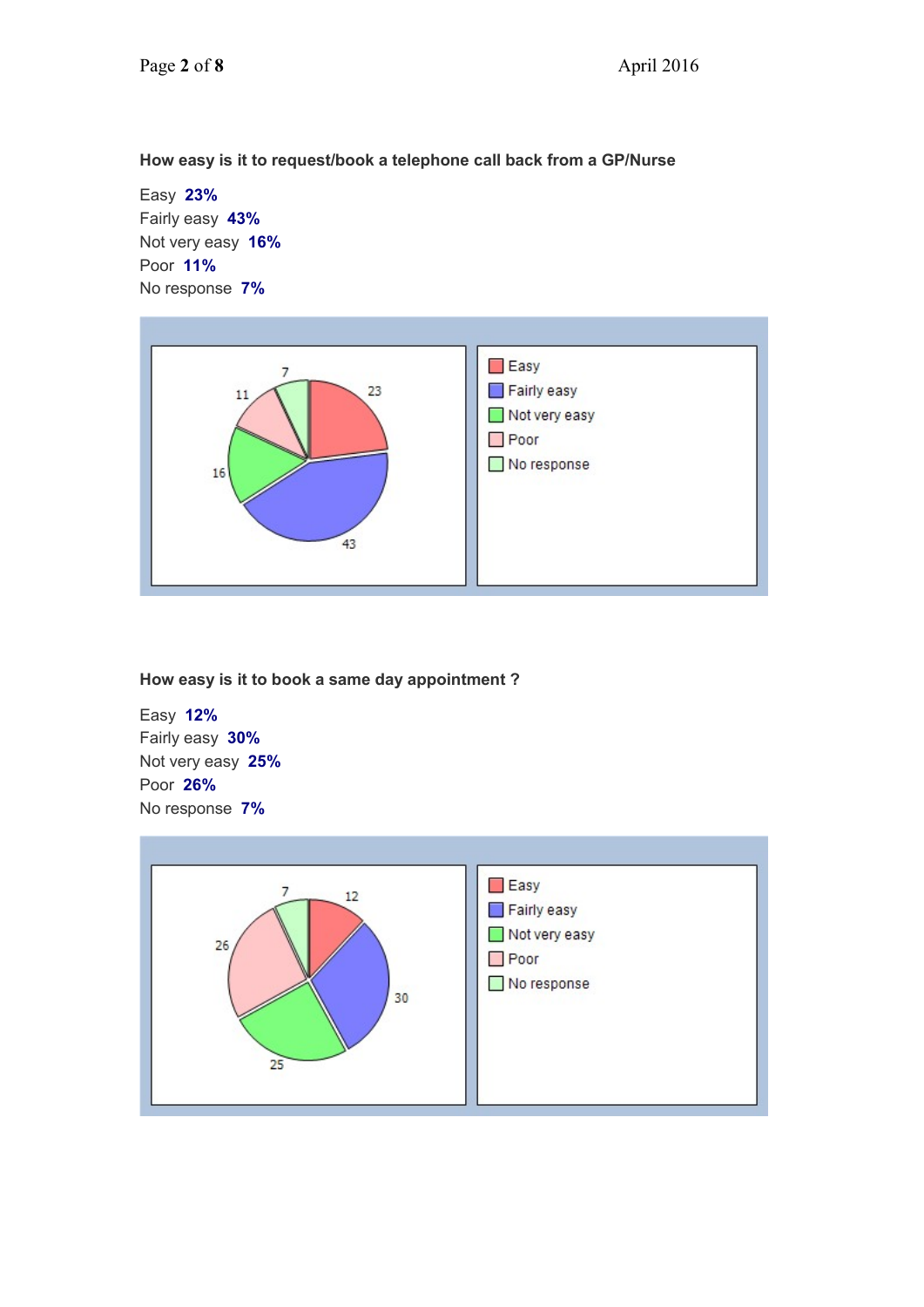### How easy is it to book an appointment in advance ?

Easy 16% Fairly easy 23% Not very easy 49% Don't know 9% No response 3%



How often do you get to see the GP/Nurse of your choice ?

Often 11% Fairly often 15% Not very often 33% Don't mind who I see 28% Never 8% No response 5%

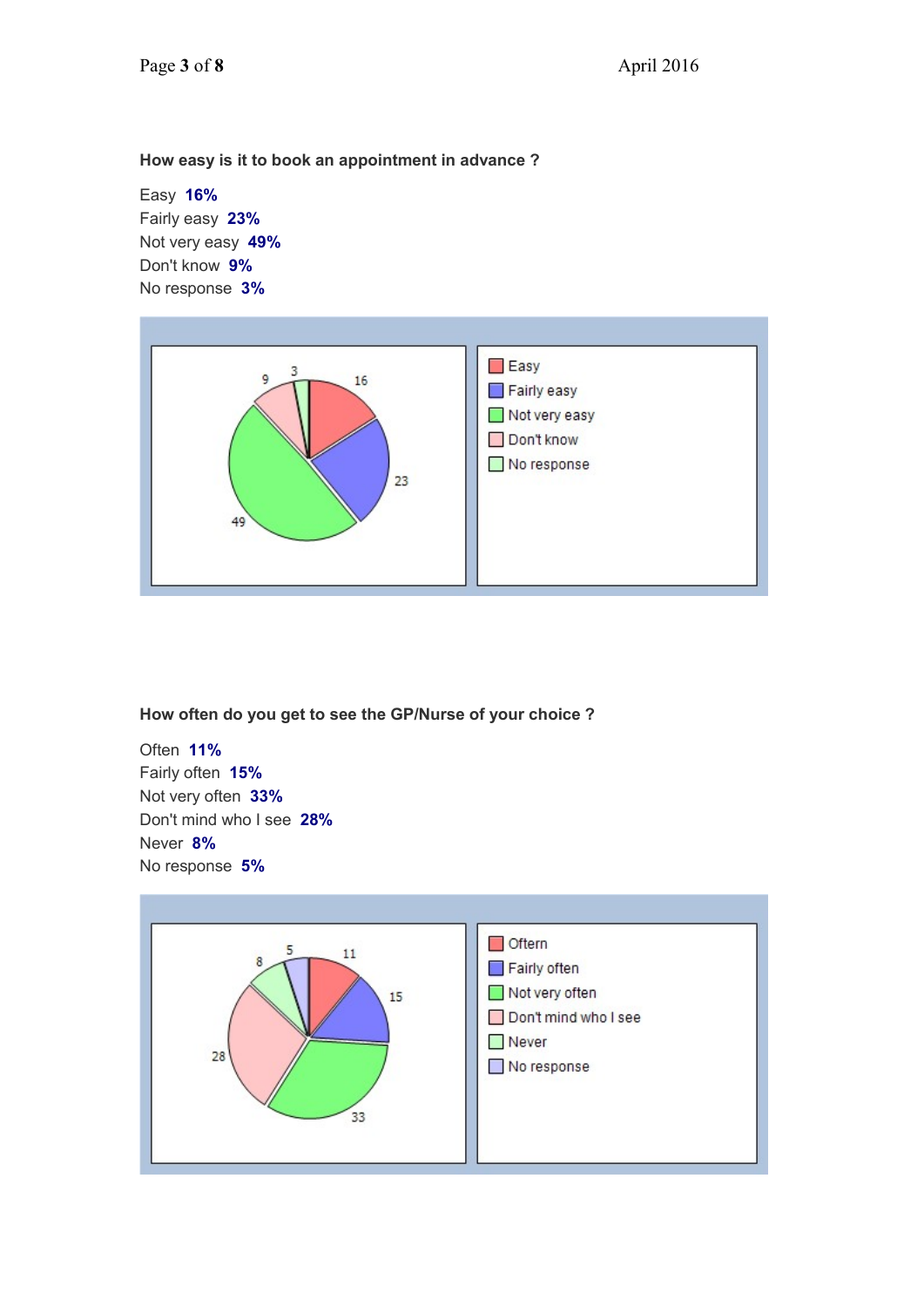### What times would you prefer the practice to be open ?

Presently happy with opening times 47% Saturday 24% Sunday 3% Before 8.00am 6% After 6.30pm 15% No response 5%



Overall would you describe your experience at this Practices as:

Good 62% Fair 26% Poor 7% No response 5%

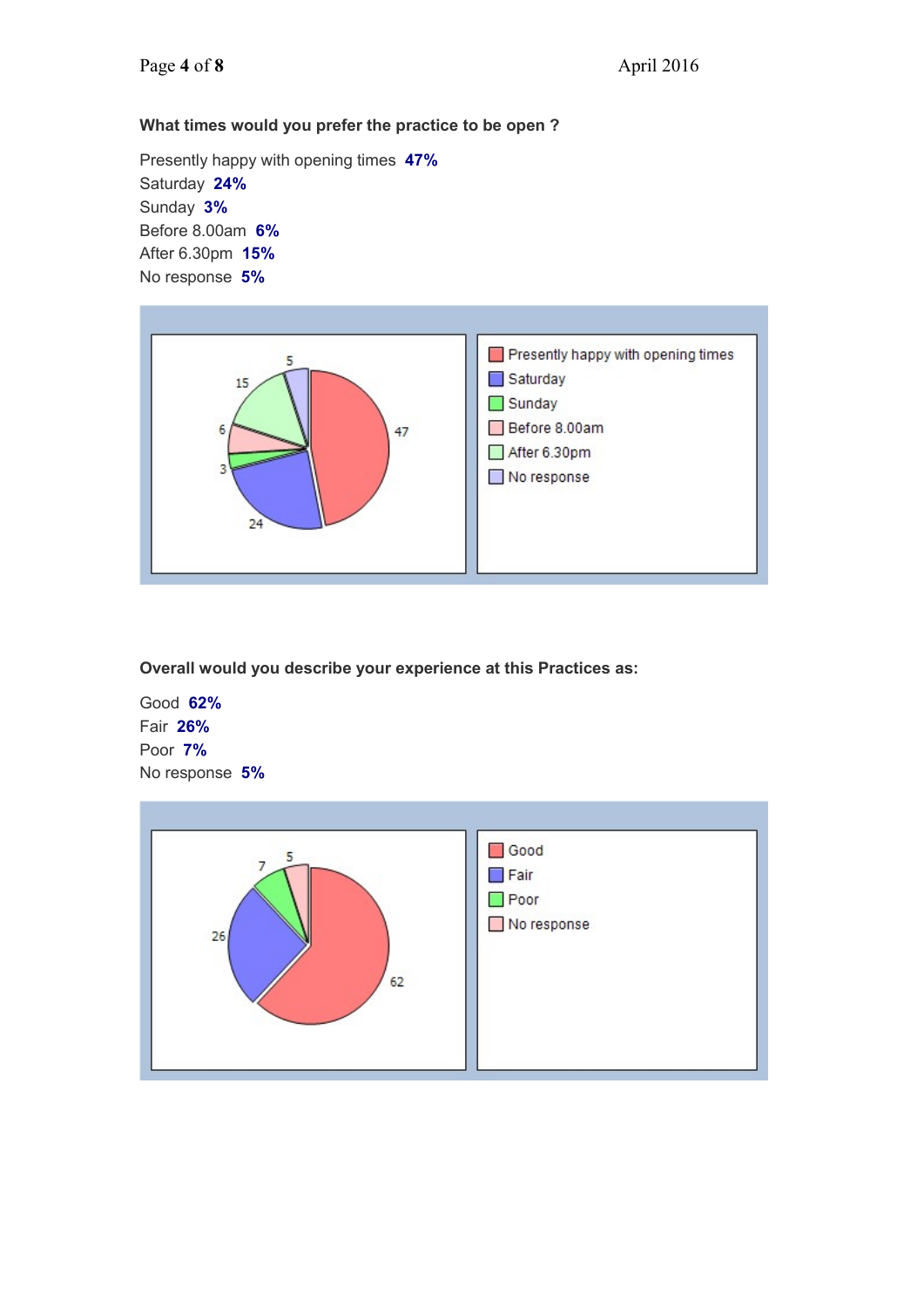## How likely are you to recommend our Practice to friends and family ?

Extremely likely 27% Likely 42% Unlikely 13% Extremely unlikely 6% Don't know 6% No response 6%



How do you rate the cleanliness of the Practice ?

Clean 85% Fair 10% Poor 0% No response 5%

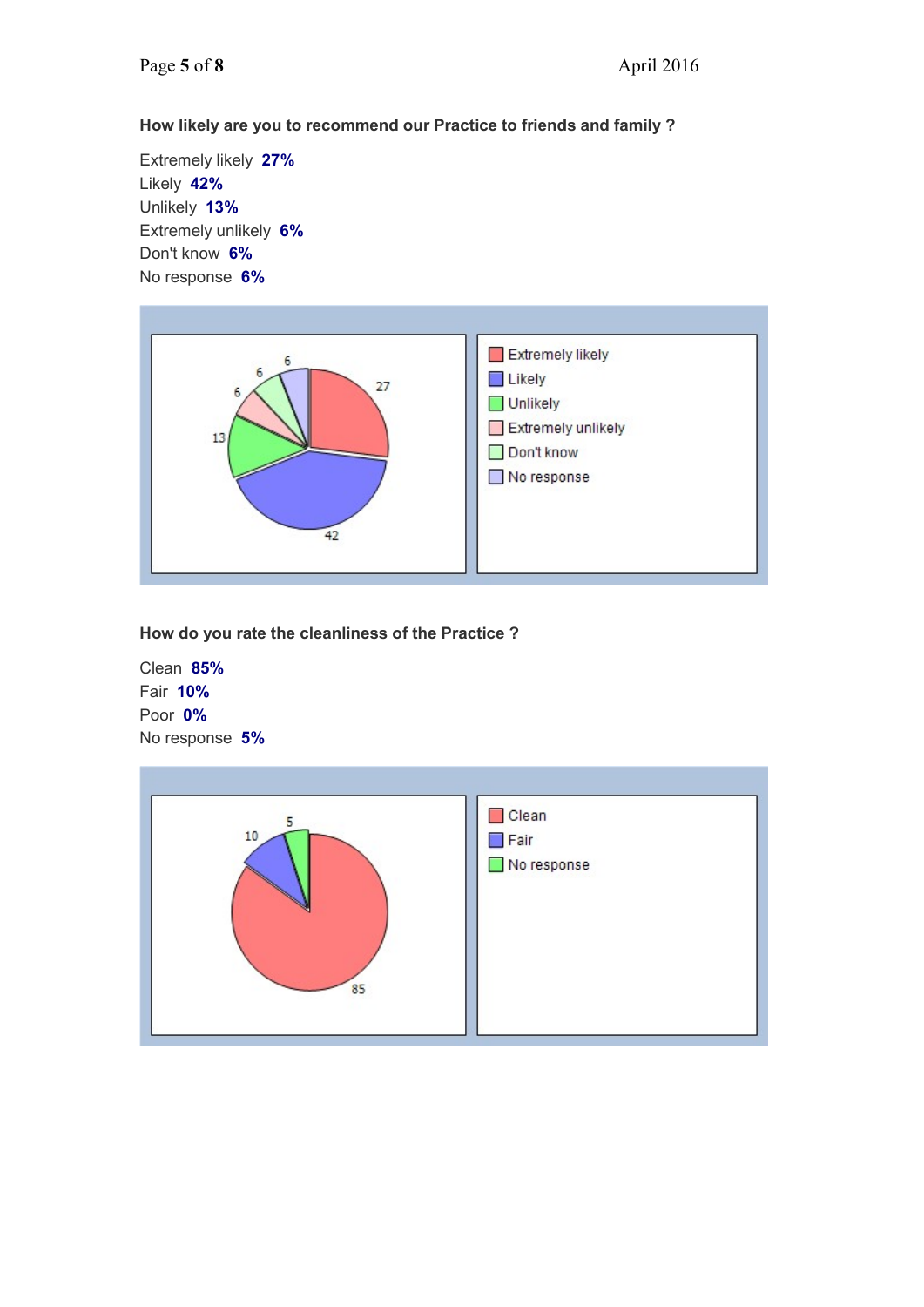When you last saw a GP how would you rate your treatment and care ?

Good 76% Satisfactory **16%** Not very good 3% No response 5%



When you last saw a Nurse how would you rate your treatment and care ?

Good 80% Satisfactory 14% Not very good 1% No response 5%



Thank you for taking the time to complete our survey. Abington Medical Centre.

Summary of results from survey which has been discussed with our PPG members and the practice team.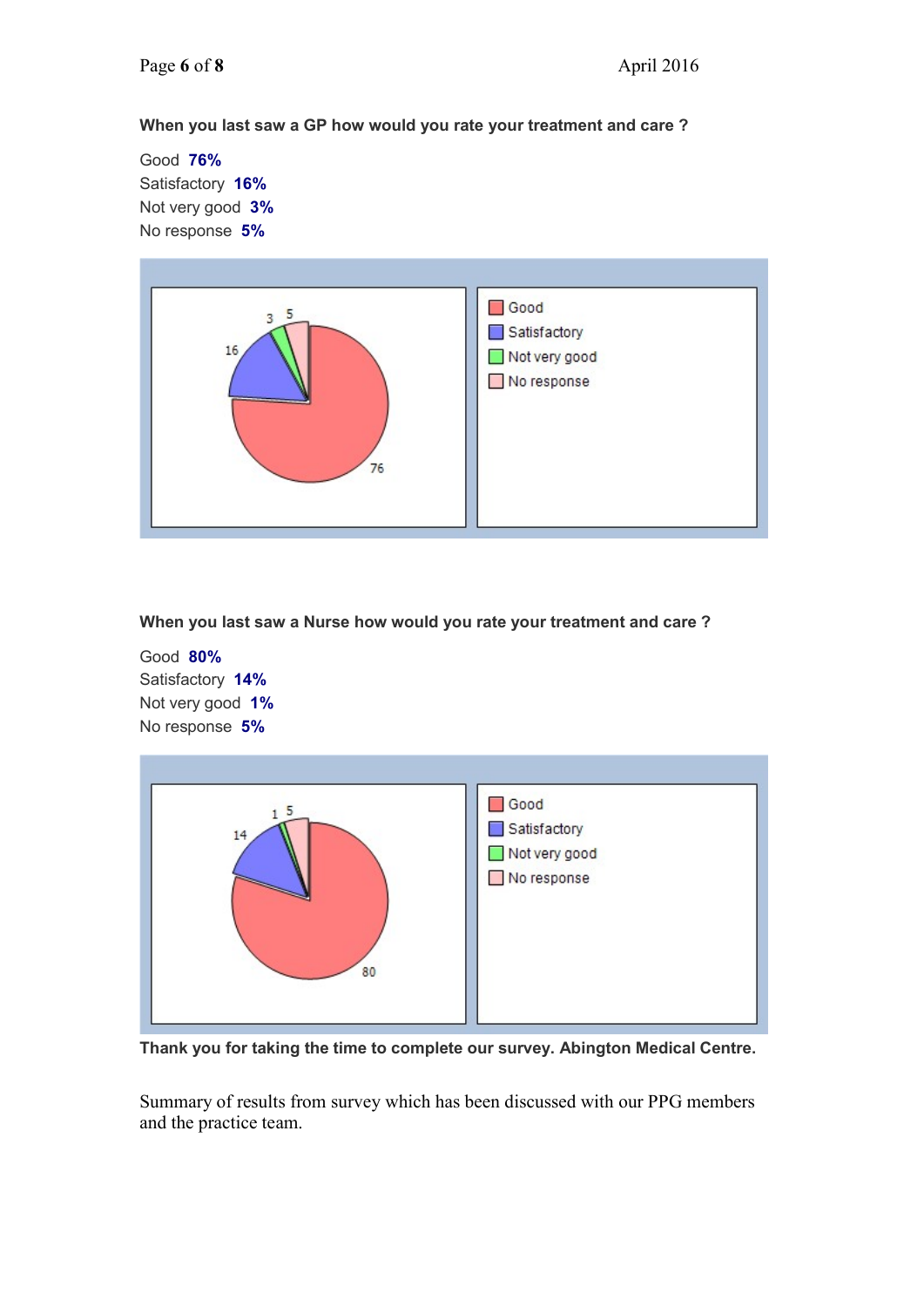Reception Team - Are still considered to be helpful to our patients with only 6% who completed the survey stating they found our staff not helpful.

Action – Although this is a good result we would like to improve this figure and will look at training and support for our staff.

Appointment Access - The survey has shown appointment access and getting through on the phone to be an area that needs improvement.

Action – Before this survey was introduced in February the practice was already aware that access was a problem. We have been working with reduced staff and have been trying to recruit for many months unsuccessfully as there is a shortage of GP's in Northampton.

We have been listening to feedback from patients and staff and introduced at the end of April a new way of working regarding same day appointments.

A new triage system has been put in place where a GP assesses all patient same day requests and works with our emergency care team ( GP/Nurse/Reception staff) to treat, advise and contact patients regarding appropriate treatment and care required. The aim is to improve appointment availability and prioritise treatment and care. This new way of working is still under review and we will be monitoring over the next few months.

Phone Access - Getting through on the phone for a same day appointment has been reported as difficult as patients would phone when we opened at 8.00am to try and secure an appointment, this would result in the lines being exceptionally busy and many patients getting the engaged tone and having to constantly redial.

Action – Introducing the new same day appointment/triage system means there is no need for an 8.00am rush to contact the surgery as we promise to contact and deal with all same day requests if received by 3.30pm on the day we receive the call. Ideally we will still receive the majority of calls in the morning to allow us to utilise the staff we have in place but we are hoping to ease congestion on phone lines at 8.00am making it easier to get through.

Booking Appointments in Advance – This needs improving. We are presently short staffed with very limited routine appointments as we prioritise our workload in providing same day care.

Action - Since the survey finished at the end of April we are delighted to say we are now in the process of recruiting 2 GP' who will be joining us in September. With this in mind we should see an improvement with routine appointment availability.

Friends and Family Test show that 19% of people completing the survey are unlikely to recommend the practice to their friends and family, 69% of patients said they would recommend us which is 3% less than last year.

Action - We continue to look at ways of improving our systems by listening to patient and staff feedback throughout the year. By implementing changes such as the same day appointment service and once we have recruited GP's we hope that this will improve patient experience.